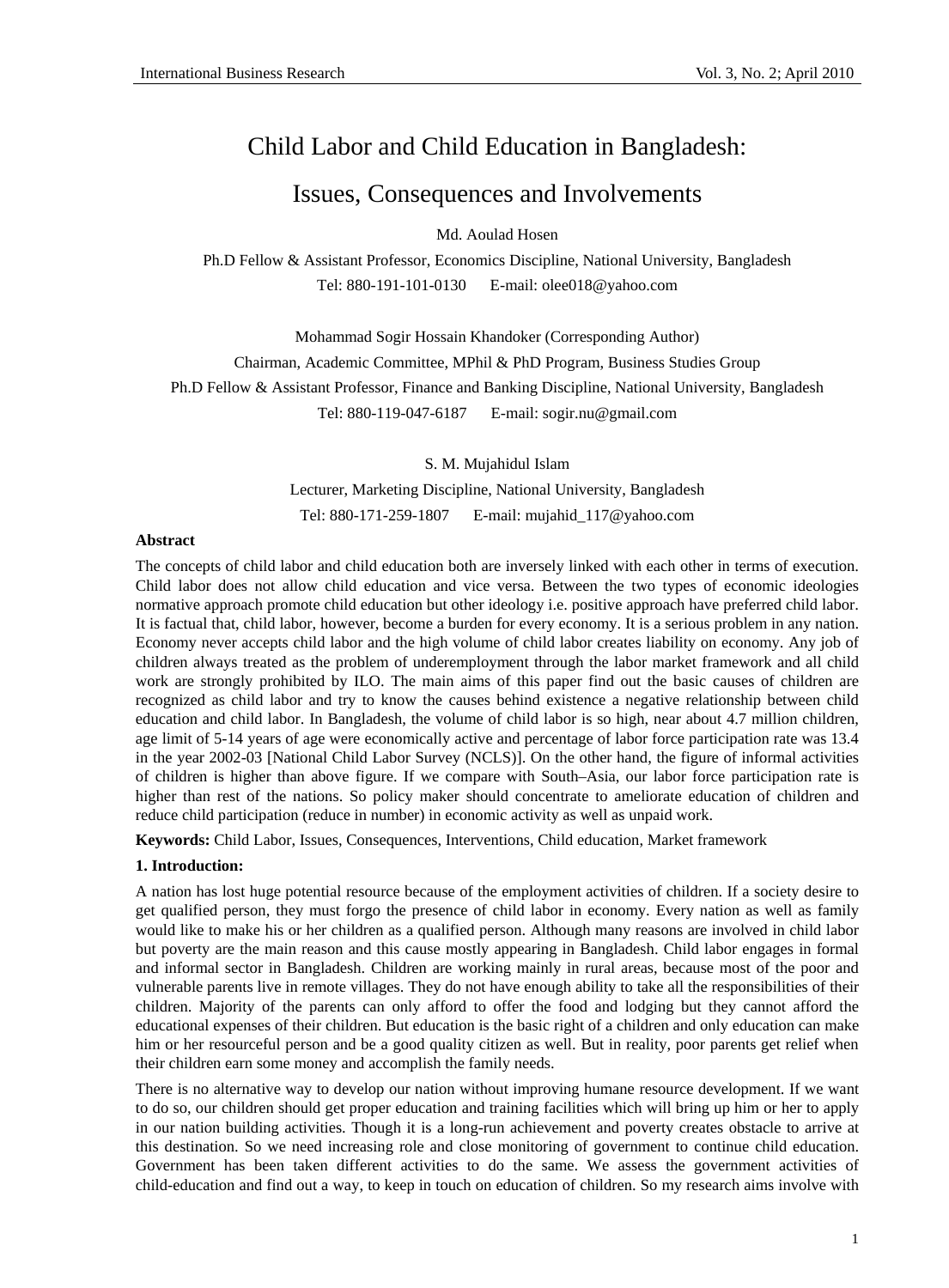Government and Non Government education program for children, focus in different education program. This paper shows that, different causes are involving for being child labor, which is against of child education, specially analyzing poverty, malnutrition. This paper is based on secondary data of different articles, papers and book reviews.

## **2. Objectives:**

This paper focuses on the activities of child labor in Bangladesh. The study concentrate on the causes of child labor in Bangladesh and examine the different factors are relating to child labor. Research aim is to mainly focus on the relationship between child labor and child education and evaluate the major causes of being child labor in Bangladesh and finally give some policy statements against child labor in Bangladesh. This research will help to formulate policies needed to arbitrate. The basic points of the objectives are

- i) To find out the basic causes of child labor in Bangladesh.
- ii) To know strength the existence of negative relationship between child labor and child education.

## **3. Methodology:**

This study is based on secondary data. The main data sources are Bangladesh Labor Force, Primary Education Statistics in Bangladesh, National Child Labor Survey, BANBAIS (Ministry of Education), different articles of Bangladesh Institute of Development Studies, UNICEF, ILO, BGMEA (Bangladesh Garment Manufacturers & Exporters Association) etc. These data are helpful to know the patterns and consequences of child labor and child education in Bangladesh and make a room to analyze the research objectives. Here, secondary data compiled by MS-Excel and MS- word computer software are applied.

## **4. Child–Work Accepted by Parents:**

Our general people always live with poverty, 18.7 percent people are Hard-core poor (Less than or equals to 1805 kilocalorie, %), 51 percent people having without land, and 42.1 percent people are poor with Head-count ratio (Food intake method & direct calorie intake). So our poor parents have no alternative to put off child education. Most of the vulnerable parents give consent to their child for paid work. They know that child-education is the cost oriented matter and child-work is the income earning activities. Poor parents always want to get rid of poverty and the earning of children helps them to do the same. In that case, most of our poor parents like to take second option, i.e. they like to involve their children in work. This involvement may be paid or unpaid work.

Comparatively the paid work of children is accountable and preferable to parents. Money income of children helps family in many ways. About 69.4 percent of our parents accept child work to increase income. Although, we find many reasons to accept child labor of their parents such as unwilling to study (4.8 %), and repay loan (4.1 %) are the second and third causes, but these are not significant causes at all (Table 1).

## **5. Primary Level Enrollment of Children:**

Primary education is first step for learning of children and it can make detachment to be child labor. So we have to concentrate on the enrollment in the primary level education in Bangladesh. Primary education is the basic need for every child. The enrollment in the primary education makes sure the basic education of children and it is opening the way to get human resource of nation. The number of the student enrollment in the primary level are gradually increases from the years 1990 to 2004. According to the Labor Force Survey (LFS) study (1990-91) showed 306.89 lac children were available to get enroll at the same period, so 186.39 lac children take away from basic primary education.

On the other hand, in the same period 59.29 lac children were economically active and child labor participation rate was 19.3 percent, here 127.16 lac did nothing i.e. they were not recognized as student or as employee. In 2002-03 NCLS study showed 184.3 lac children enroll in primary education out of 350.14 children and 46.92 lac were economically active, rest of 165.84 had no status (Table 2). Although the enrollment rate are rising but this figure does not follow the total number of children. We have lots of work to enroll our children in primary education. It is also factual that school facilities and other support for child education are not enough.

## **6. Students, Teachers and Institutions:**

If we examine the child education on secondary level, we got lots of insufficiency of institutions, teachers and students. The number of lower secondary institute does not increase at the satisfactory rate and student enrollment gradually decreases from the year of 2000 to 2006. In 2006 only 5.92 lac get enrollment in the lower secondary level. Number of student enrollment also decreases in secondary level; it falls from 3.49 lac to 2.97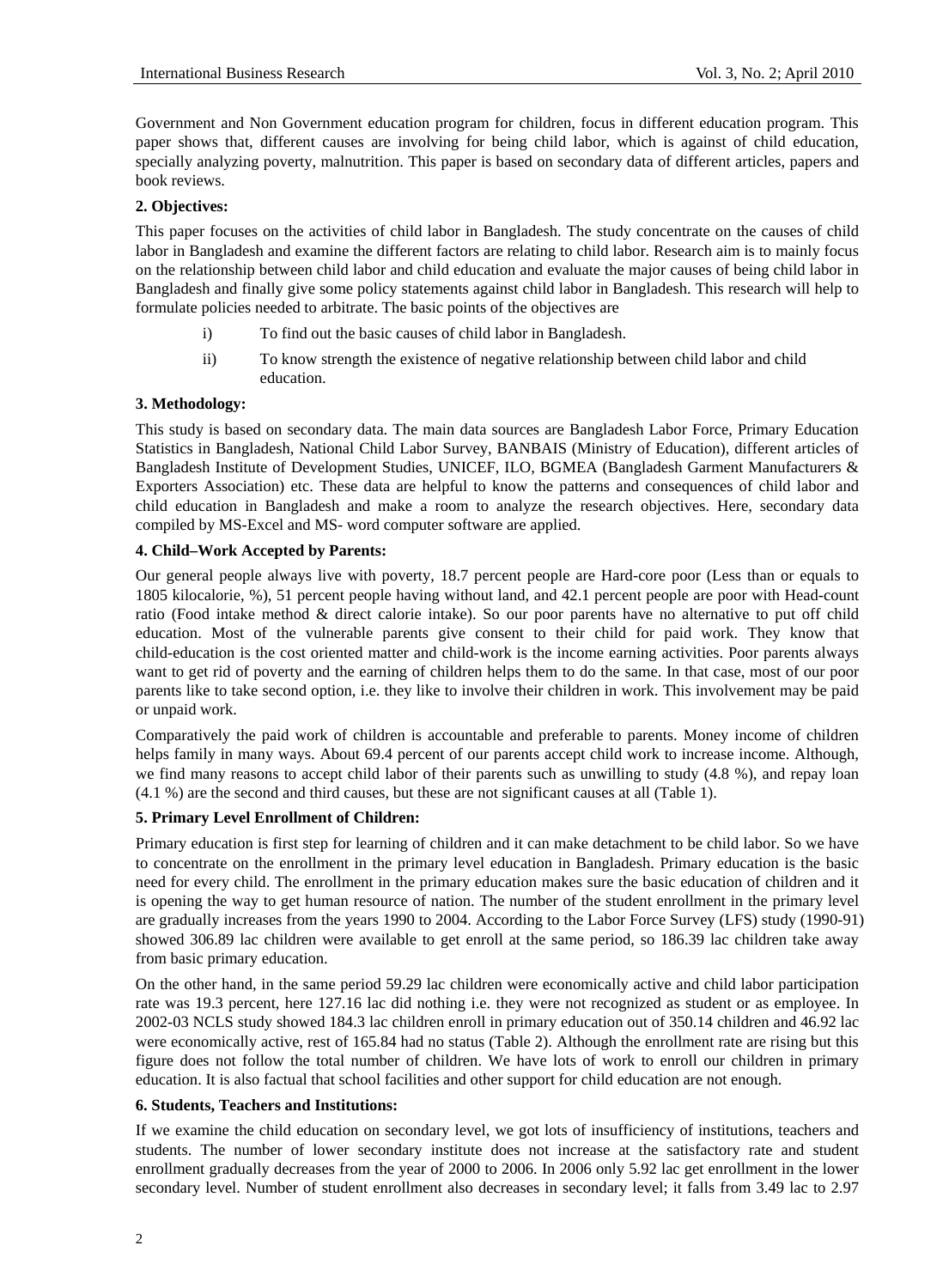lac in the year between 2000 and 2006 respectively (Table 3). On the other hand, as our common people are so poor, they do not have enough money to continue a longer period of education of their children. So, short-term education such as polytechnic education, vocational education etc. is highly required for child-education.

But the number of short-term educational institutions is not follows as increase general educational institutions. Here only the number of polytechnic institute has increased from 27 to 117 in year of 2000 to 2006, but the figures of other educational institutions remain static. After completion of the commercial college degree, a student has the possibility to get job or arrange self-employment. In spite of, the knowledge or the degree of commercial college is very much job oriented, but the number of commercial college only by 16 and it remains static in between the year of 2000 to 2006. The knowledge of commercial college is highly applicable in different productive field and it's also creates new scope of job in urban areas in Bangladesh.

## **7. Causes of Dropout of Children:**

If the children are habituate in work and getting test of earning money, it is difficult to return them actual track of education. So we must discourages all type of child work, the work may be paid or unpaid. Near about 50 to 60 percent of children are taken education facilities from UNICEF, ILO, BGMEA & Govt. who were engaged as garment worker. The main causes of dropout are poverty, shut down scholarship and lesson disliking. The rate of dropout is near about 70 to 74 percent because of poverty. The second reason of dropout is shut down scholarship given by MOU (MOU: Sign a Memorandum of Understanding between Government and UNICEF, ILO, BGMEA Regarding Terminated Child Labor from Garment Industry) has increased from 27 to 47 percent. Although, lesson disliking is the third reason, has increased from 13 to 19 percent, but these are less significant for male and female children respectively. Of them 19 percent of male student and 13 percent of female student did not like education provided by MOU (Table 4). So we have to emphasis on family poverty, ensuring regular basis scholarship from GO, NGO and UN organization to reduce child labor. We need a common and job oriented short-term lesson plan of child education. This plan will helpful to ameliorate child education as well as decline child labor in Bangladesh. Poverty is the main reason to take MOU education facility, so their dropout rate is high enough. Sustainable project is needed to complete the education of children; otherwise the parents never continue their children education responsibility because of harsh poverty.

## **8. Child-Labor Relates with Poverty:**

Another study shows that, children come as child work because they are directly related with poverty. The CLS reports has been regrouped the distribution of causes of children's work in the three categories and accessible in 2002-2003, about 81 and 5 percent cases reported poverty as either a direct or an indirect reason behind children's work. The cause of poverty ensures child labor by 81.1 percent to 88.7 percent from the year 1995-96 to 2002 respectively. Poverty reduction policy is the pre requisite to fall down child labor. From the different indicators to estimate poverty in Bangladesh, we consider poverty gap method, in national level, poverty only reduce 0.2 percent from the year 1999 to 2000 (Table 5). So it very difficult to reduce child labor without declines the level of poverty.

## **9. Children's Response for not attending School:**

Poor parents do not encourage their children for attending school. But children always need strong and regular motivation for attending school. In contrast, our method of teaching for children, specifically lesson plan, brings monotonous character. Children are not getting attention of the conventional learning method. If they get pleasure by learning that is attract to children and continue their education. Now, children require regular motivation and encouragement of their parents to continue education. From children point of view, for not attending school mainly are lack of means (16.5 %), week in studies (16.4 %), home work barriers (7.3 %), engaged in economic work (6.8%), and engaged in wage employment (6.4 %) and so on (Table 6).. If we will secure school materials, regular motivation from parents and keep from paid and unpaid work to our children that increases child enrolment and decrease dropout rate.

## **10. Formal Child Labor:**

There are two things simultaneously relates with child labor. One is the poverty that we have discussed; another is dependency of parents on the earning of children i.e. children contribute income earning to their families. If children stop working 8.1 percent parents fall in problem i.e. they hard to survive, significant number (68.9 percent) of parents living standard would fall and parents does not problem to live by 5.7 percent (BBS Report 2003). About 2.4 million of working children earned income and contribute of income to their families out of 7.4 million children. From these working children about 97.4 percent of income earning children contribute all or part their money income to their family. Only 64 thousand or 2.6 percent of income earning children did not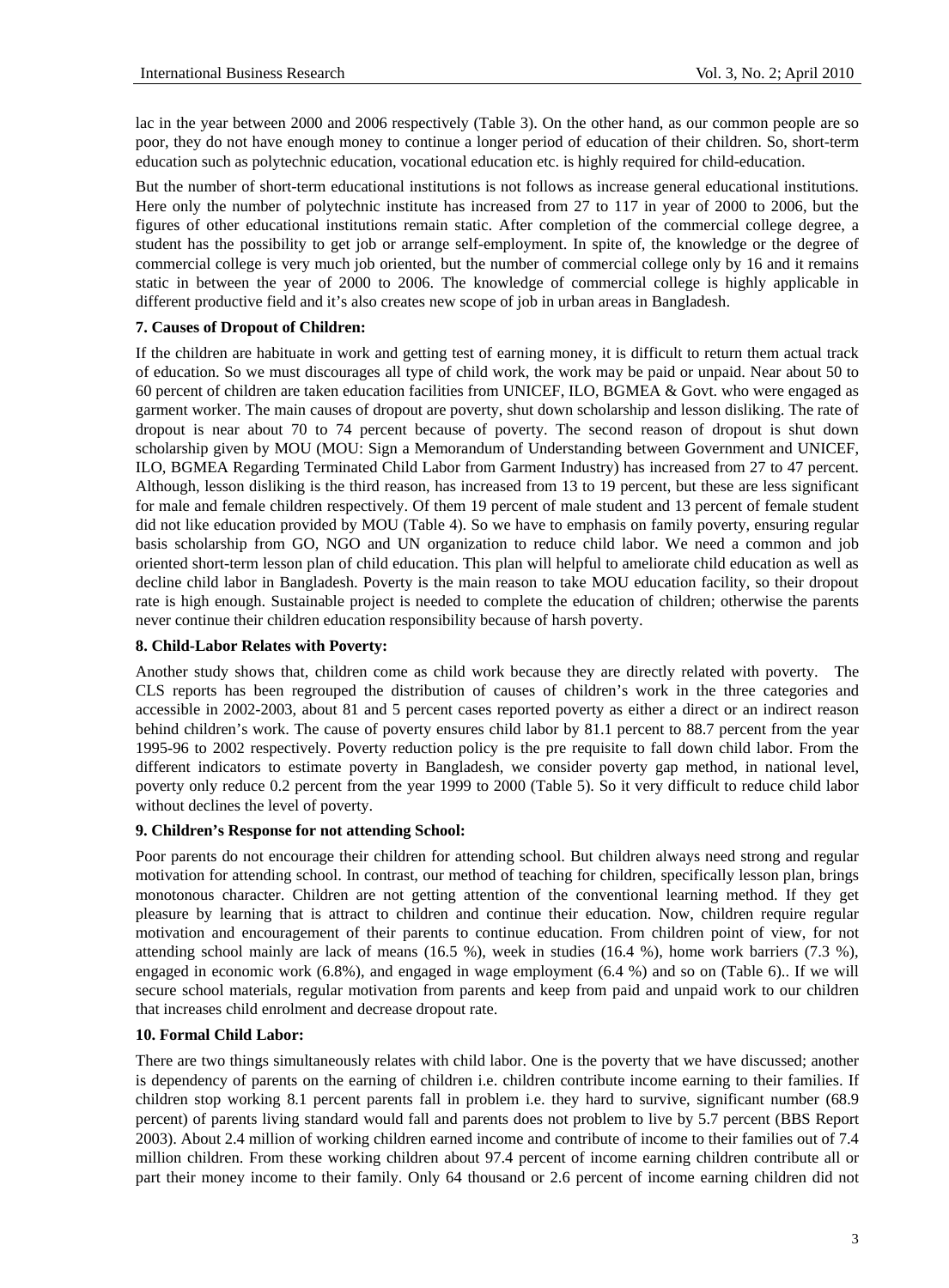contribute income to their family. The pictures of contribution remain same regarding different age group and urban-rural areas i.e. around 95 to 98 percent children contribute to their family. Although children are very helpful to do household work to their parents, but the number of children aged 5 to 7 years who got hut or become sick due to work. It was observed that out of 7.4 million working children about 0.6 million or 7.6 percent got hut or sick due to their work. About 90.4 percent boys got hut or sick regarding to the gender of children.

Researcher or policy maker has been introduced different program to decline child labor in Bangladesh. If we want to do this, we need to know about the statement of the children who already engage in work. We get a positive statement from the child worker to continue work i. e. working children are interested to work. The survey result shows that the highest proportion of working children (51.3 %) want to work on a full time basis for boosting their income and 10.2 percent of children looked after their family business on a part time basis.

Child labor, both paid and unpaid, should get discouragement from all economic institution, it creates obstacles to enroll in school. Here economically active children have taken 41.9 percent responsibility, while 58.1 percent liable as non-economically active children to enroll in school. To improve and uphold our human resource, child education should keep going and hassle free.

## **11. Malnutrition of children:**

Our children will be future leader. So as a parents or a policy maker, we have a huge responsibility to build our children as a resourceful person. But our children not only engage in child work them also suffering with malnutrition. Child malnutrition can be calculated by weight, height with respect to age status of children. According to survey (BBB: 1998) represents that in total, 57 percent of children were underweight(**underweight:** Weight for age (WAZ): It shows underweight of children, severely underweight (less than or equal to  $-3Z$ , moderately underweight (-2 Z to – 2.99 Z) and normal (greater than –2 Z), 51percent were stunt (**stunt:** Height for age (HAZ): It represent stunted children, severely stunt (less than or equal to  $-3Z$ , moderately stunt (-2 Z to – 2.99 Z) and normal (greater than –2 Z)) and 17 percent were wasted (**wasted:** Weight for height (WHZ): It represents wasted children, severely wasted (less than or equal to –3Z, moderately wasted (-2 Z to – 2.99 Z) and normal (greater than –2 Z)). With the regional context, malnutrition situation is better in urban areas. But the condition is worse in urban slum areas. In urban areas slum, non-slum difference is very high. Malnutrition problem of children severely affect in urban slum areas. But malnutrition by gender does not show significant difference between boys and girls. Malnutrition is common in all group of income earning children. Over 40 percent children are underweight and 30 percent children are stunted even in the higher expenditure group (over Tk. 12000 per year).

## **12. Comments and recommendations:**

We have to strongly emphasis on child labor issue. This issue broadly creates negative effect in our economy both in short run and long run. The nation has been lost great potential by the expansion of child labor participation rate. There is no alternative way to improve our economy without reduce child labor in Bangladesh. Again, it is not possible to eradicate child labor in Bangladesh within the short period of time. Gradually, we are able to shift our children from work to education. We know that, many reasons are involved behind children become labor in formal and informal sector. From all of the possible causes, poverty is the significant reason to raise child labor. Although poverty itself is a multidimensional factor, if we create new work opportunity to our poor people and reduce inequality between rich and poor, then child labor will decline.

We need to provide proper and unique education in primary study level, then we should introduce different and practical education program in the secondary level for our poor children. That will helpful for getting job, as well as, ensuring self-employment. We have to secure quality education support from GO and NGO institutes. Their education program should be equipped on economic and social perspective and it must sustainable for particular period of time. It had better that if both bodies put forward for the child education program with mutual understanding.

Child education and child nutrition both are the prerequisite for human development in any nation. Both conditions are positively relates with each other, i.e. if child education improve it enhances child nutrition as well. But our children are suffering severely with malnutrition and the malnutrition strongly affect of our child worker**.** We need to take some awareness program to poor parents about child education. Without hard to survive, the majority of parents can give their children to continue education. If the poor parents get aware about future prospect of their children through proper education, they will motivate to their children to affix education. Parents and children both must have same goal about the future prospect of their family as well as nation.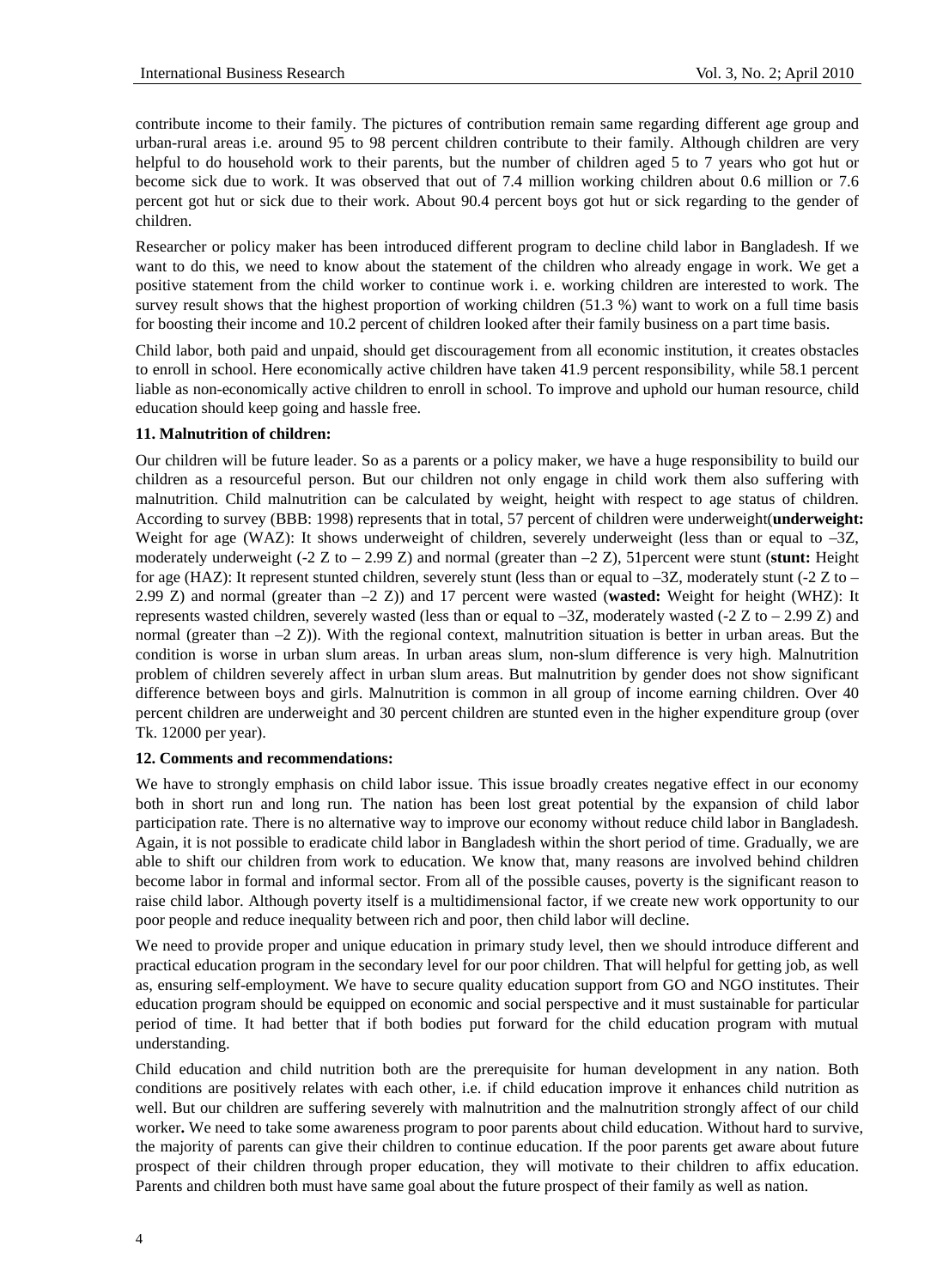## **References**

Ahmed, A. & Quasem M. A. (1991). "Child Labor in Bangladesh": The Bangladesh Institute of Development Studies.Dhaka, Bangladesh.

Bangladesh Bureau of Statistics. (1996a). "Report on Labor Force Survey on Bangladesh 1995-96", Dhaka, Government of the People's Republic of Bangladesh.

Bangladesh Bureau of Statistics. (1996a). "Report on National Sample Survey of Child Labor in Bangladesh" .1995-96. Government of the People's Republic of Bangladesh.

Bangladesh Economic Review. (2006). "Bangladesh Economic Review", Economic Adviser's Wing, Finance Division, Ministry of Finance, Government of People's Republic Bangladesh, June 2006, pp.123-155, 224-227.

BBS. (1998). "Child Nutrition Survey of Bangladesh 1995-96", Bangladesh Bureau of Statistics, Statistics Division, Ministry of Planning, Government of peoples Republic Bangladesh, pp21, 36

BBS. (2003). "Report on National Child Labor Survey 2002-2003", Bangladesh Bureau of Statistics, Government of peoples Republic Bangladesh, pp.103, 115-125.

Chowdhury, O. H. (2001). "Nutrition, Physical Change and Poverty", Bangladesh Institute of Development Studies*,* edited by Rushidian Islam Rahman, Dhaka, pp.99-104, 109-111.

ILO. (1992). World Labour Report 1992, International Labour Office, Geneva.

ILO. (1993). Bulletin of Labour Statistics 1993-3, International Labor Office, Geneva.

International Labor Office. (2001). Yearbook of Labor Statistics, ILO, Geneva.

Paul-Majumder. (2006). "Children Victim of Labor, Torture, Violence and Trafficking: Perspective of Bangladesh", *Bangladesh Development Studies*, BIDS, Dhaka, V-XXIII, pp.1-25.

Rahman, R. I. (2005). "Children in Economic Activity in Bangladesh: Recent Changes and Determinants", Bangladesh Institute of Development Studies, Research Report No. 180, pp.16-23, 25-27

Rahman, R.I. (2003). Parents And Children's Simon Survey Responses for Bangladesh National Child Labor Survey 2002-2003 and The Reasons for The Differences, (Mimeo) BIDS, Dhaka.

UNESCO 1993: Statistical Yearbook. United Nations Educational, Statistical and Cultural Organization Paris.

UNICEF. (1992). Children of the Americas: Child Survival, Protection and Integrated Development in the 1990's, (United Nations Children's Fund), Santa Fe de Bogota, Colombia.

| Reasons for Working            | Area      |           |       |  |  |
|--------------------------------|-----------|-----------|-------|--|--|
|                                | Urban     | Rural     |       |  |  |
| To Increase Income             | 69.7      | 69.3      | 69.4  |  |  |
| To Repay Loan                  | 3.5       | 4.3       | 4.1   |  |  |
| To Help in Family Business     | 2.7       | 2.5       | 2.5   |  |  |
| No Good School Close by        | $\cdot$ 3 | $\cdot$ 3 | .3    |  |  |
| To Make him Self-reliant       | 4.7       | 2.8       | 3.2   |  |  |
| Cannot Bear Expenses of School | 3.9       | 3.7       | 3.7   |  |  |
| Unwilling to Study             | 5.2       | 4.7       | 4.8   |  |  |
| Others                         | 9.9       | 12.4      | 11.8  |  |  |
| Total                          | 100.0     | 100.0     | 100.0 |  |  |

Table 1. Why Parents Accepts Children's Work?(Percentage)

Source: Rushidan R.I. (2005) BIDS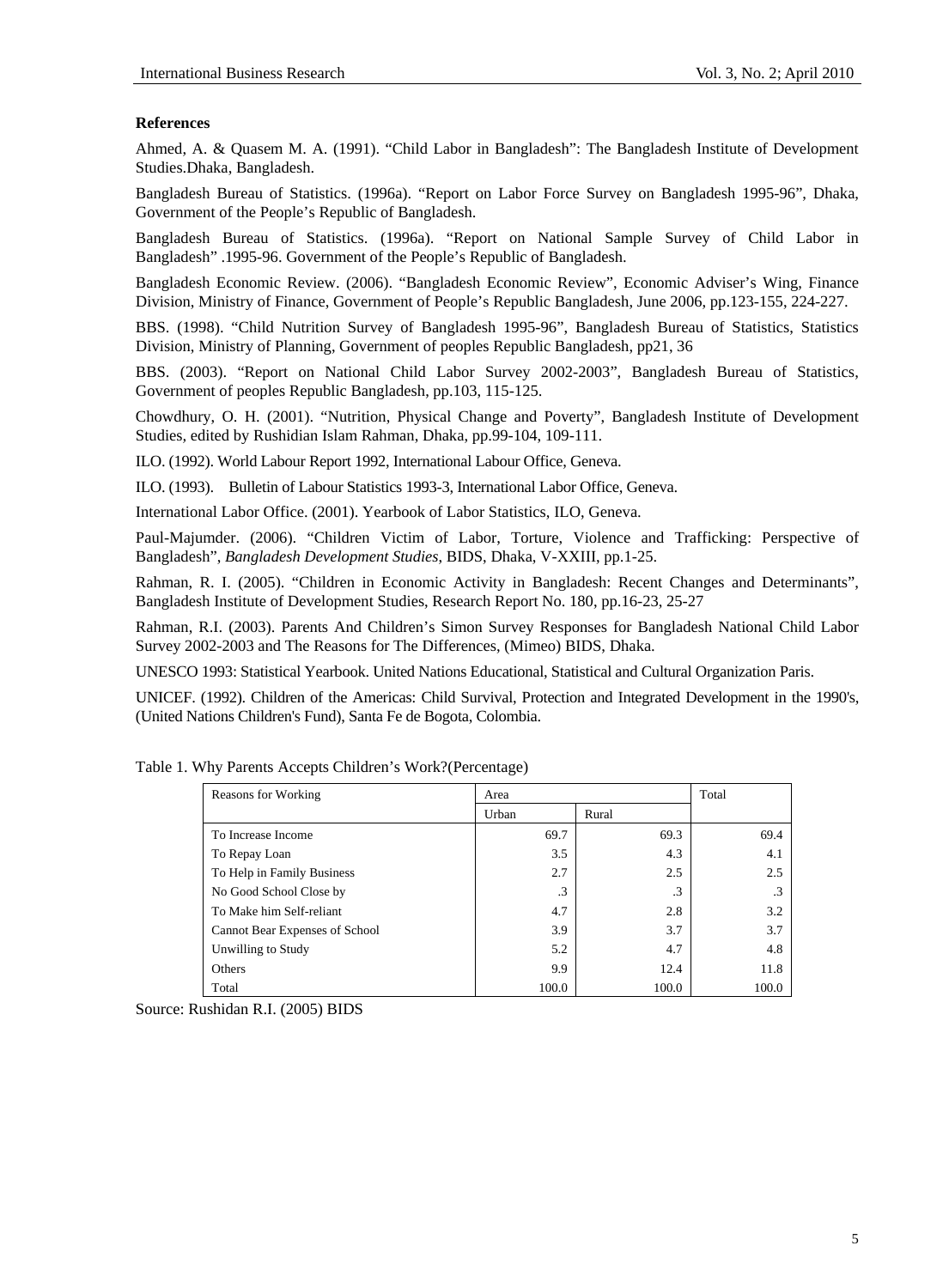| (In Lac)       |        |              |        |  |  |  |
|----------------|--------|--------------|--------|--|--|--|
| Year           | Total  | Student      |        |  |  |  |
|                |        | Male $(\%)$  | Female |  |  |  |
| 1990           | 120.5  | 66.6(55.3)   | 53.9   |  |  |  |
| 1991           | 126.35 | 69.1 (54.7)  | 57.25  |  |  |  |
| 1992           | 130.17 | 70.49 (54.2) | 59.69  |  |  |  |
| 1993           | 140.67 | 75.26 (58.5) | 65.41  |  |  |  |
| 1994           | 151.81 | 80.48 (53.0) | 71.33  |  |  |  |
| 1995           | 172.8  | 90.94 (52.6) | 81.90  |  |  |  |
| 1996           | 175.8  | 92.19 (54.4) | 83.61  |  |  |  |
| 1997           | 180.32 | 93.65 (51.9) | 86.67  |  |  |  |
| 1998           | 183.61 | 95.77 (52.2) | 87.84  |  |  |  |
| 1999           | 176.22 | 90.65 (51.4) | 85.57  |  |  |  |
| 2000           | 176.68 | 90.33(51.1)  | 86.69  |  |  |  |
| 2001           | 176.59 | 89.9 (51.0)  | 86.69  |  |  |  |
| 2002           | 175.62 | 88.42 (50.3) | 87.20  |  |  |  |
| $*2003 - 2004$ | 184.3  | 93.59 (50.8) | 90.72  |  |  |  |
| $*2004$        | 179.53 | 90.47 (50.4) | 89.06  |  |  |  |

## Table 2. Student Enrollment in Primary Level (1990-2004)

Source: Ministry of Primary & Mass Education (Primary Education Statistics in Bangladesh, 2002). Madrasa students are also included in the year of 2002-2004

|  |  |  |  |  |  | Table 3. The Number of Student, Teacher & Educational Institute in Different Level |  |  |  |  |
|--|--|--|--|--|--|------------------------------------------------------------------------------------|--|--|--|--|
|--|--|--|--|--|--|------------------------------------------------------------------------------------|--|--|--|--|

| <b>Institutions</b>              | <b>No. of Institutions</b> |       |       | <b>No. of Teachers</b> |       |       | No. of Students (In 00000) |       |       |
|----------------------------------|----------------------------|-------|-------|------------------------|-------|-------|----------------------------|-------|-------|
|                                  | 2000                       | 2004  | 2006* | 2000                   | 2004  | 2006* | 2000                       | 2004  | 2006* |
| Lower Secondary Higher Secondary | 2.85                       | 3.98  | 3.13  | 17.75                  | 28.35 | 21.23 | 6.96                       | 7.43  | 5.92  |
| (In 000)                         | 12.61                      | 13.40 | 15.05 | 156.4                  | 178.2 | 195.7 | 67.53                      | 71.03 | 71.93 |
|                                  | 1.42                       | 1.58  | 1.59  | 24.37                  | 29.22 | 31.39 | 3.49                       | 3.14  | 2.97  |
| Polytechnic Institute            | 27                         | 77    | 117   | 775                    | 1329  | 1343  | .19                        | .27   | .27   |
| Graphic Arts Institute           | 01                         | 01    | 01    | 15                     | 16    | 16    | .0024                      | .0026 | .0026 |
| <b>Vocational Institute</b>      | 51                         | 64    | 64    | 455                    | 792   | 800   | .058                       | .084  | .085  |
| <b>Commercial College</b>        | 16                         | 16    | 16    | 130                    | 189   | 191   | .027                       | .037  | .038  |
| Dakhil                           | 4.9                        | 6.0   | 6.44  | 60.48                  | 75.96 | 87.35 | 17.66                      | 22.38 | 19.0  |
| Alim                             | 1.08                       | 1.22  | 1.35  | 18.0                   | 22.08 | 23.94 | 5.05                       | 5.56  | 5.04  |
| Fajil                            | 1.02                       | 1.03  | 1.04  | 19.61                  | 21.86 | 22.29 | 5.67                       | 6.04  | 4.13  |
| Kamil                            | .14                        | .16   | .19   | 3.83                   | 3.96  | 4.98  | 1.20                       | 1.09  | 1.28  |
| (In 000)                         |                            |       |       |                        |       |       |                            |       |       |

Source: BANBAIS, Ministry of Education \* Estimated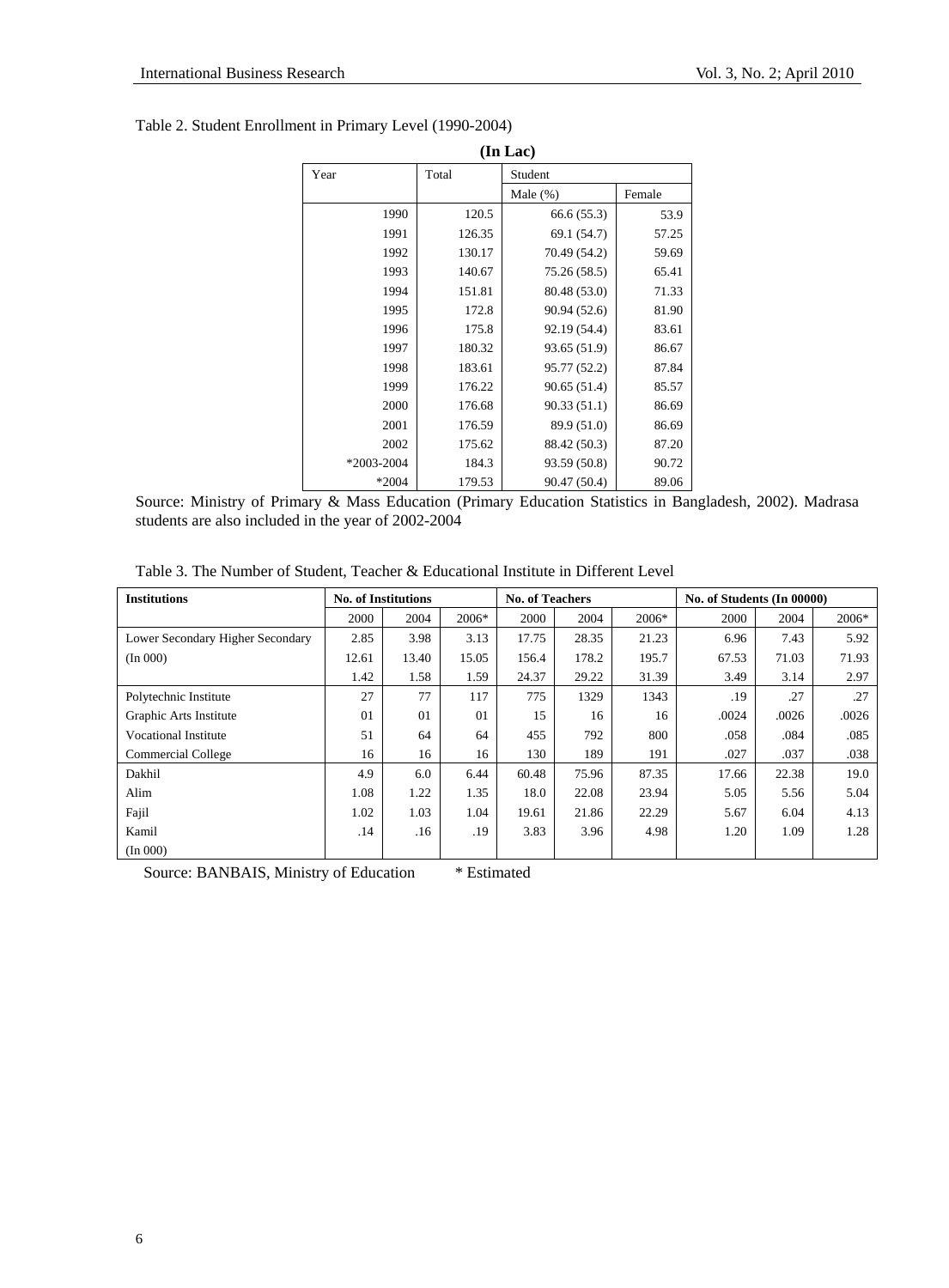Table 4. Terminated Child Labor from Garment Industry did not take Education Facility Provided by UNICEF, ILO, BGMEA & Government with MOU and Causes for Dropout (Figures considers as Percentage of total Children)

|                                                | Student                           |              |                        |                   |  |  |  |
|------------------------------------------------|-----------------------------------|--------------|------------------------|-------------------|--|--|--|
|                                                | <b>Taken Education Facilities</b> |              | Education<br>Taken     | Facilities<br>but |  |  |  |
| Causes                                         |                                   |              | <b>Finally Dropout</b> |                   |  |  |  |
|                                                | Male Child                        | Female Child | Male Child             | Female Child      |  |  |  |
| 1.Poverty                                      | 60.0                              | 50.0         | 70.0                   | 74.0              |  |  |  |
| 2. Unwillingness of Parent                     | 3.0                               | 11.0         | 13.0                   | 20.0              |  |  |  |
| 3. Will not get job from MOU School's Learning | 5.0                               | 12.0         |                        |                   |  |  |  |
| 4. Lack of Awareness of MOU School             | 22.0                              | 17.0         |                        |                   |  |  |  |
| 5. Dislike Lesson                              |                                   |              | 19.0                   | 13.0              |  |  |  |
| 6. Lack of Time After Job                      |                                   | ۰            | 2.0                    | 8.0               |  |  |  |
| 7. Shut-down Scholarship Given by MOU          |                                   |              | 47.0                   | 27.0              |  |  |  |
| 8. Very Limited Scholarship Given by MOU       |                                   | ۰            | 31.0                   | 17                |  |  |  |
| 9. Marriage                                    |                                   |              | 1.0                    | 5.0               |  |  |  |
| 10. Others                                     | 13.0                              | 13.0         | 20.0                   | 21                |  |  |  |
| No of Total Children                           | (100)                             | (100)        | (100)                  | (100)             |  |  |  |

Source: Pal-Majumder (2006) BIDS.

| Type of Reasons: Parent's Response   | 2002 | 1995-96 |
|--------------------------------------|------|---------|
| Directly Related to Poverty          | 81.1 | -88.7   |
| <b>Indirectly Related to Poverty</b> | 5.0  |         |
| Remotely Linked with Poverty/ Others | 14.9 |         |

Source: Rushidan R.I. (2005) BIDS

Table 6. Reasons for Not Attending School Last Week: Children's Response (Percentage)

| Reasons                                   | Area  |       |       |
|-------------------------------------------|-------|-------|-------|
|                                           | Urban | Rural | Total |
| No School Close by                        | 0.5   | 2.8   | 2.2   |
| Engaged in Economic Work                  | 5.6   | 7.2   | 6.8   |
| Lack of Means                             | 16.5  | 16.5  | 16.5  |
| Week in Studies/Not Interested in Studies | 15.7  | 16.6  | 16.4  |
| <b>Failed in Classes</b>                  | 2.2   | 3.5   | 3.2   |
| Afraid of Teachers/Teaching               | 0.2   | 0.7   | 0.6   |
| <b>Sickness</b>                           | 2.6   | 2.5   | 2.5   |
| Invalid                                   | 0.7   | 0.5   | 0.5   |
| <b>School Vacation</b>                    | 0.3   | 0.2   | 0.2   |
| House Work                                | 5.2   | 8.0   | 7.3   |
| To Help in Family Business                | 4.9   | 6.0   | 5.7   |
| <b>Engaged in Wage Employment</b>         | 8.0   | 5.9   | 6.4   |
| Family Earning Work                       | 1.0   | 0.9   | 1.0   |
| Family does not Allow                     | 7.0   | 5.3   | 5.7   |
| Others                                    | 29.5  | 23.4  | 25.0  |
| Total                                     | 100.0 | 100.0 | 100.0 |

Source: Rushidan R.I. (2005) BIDS